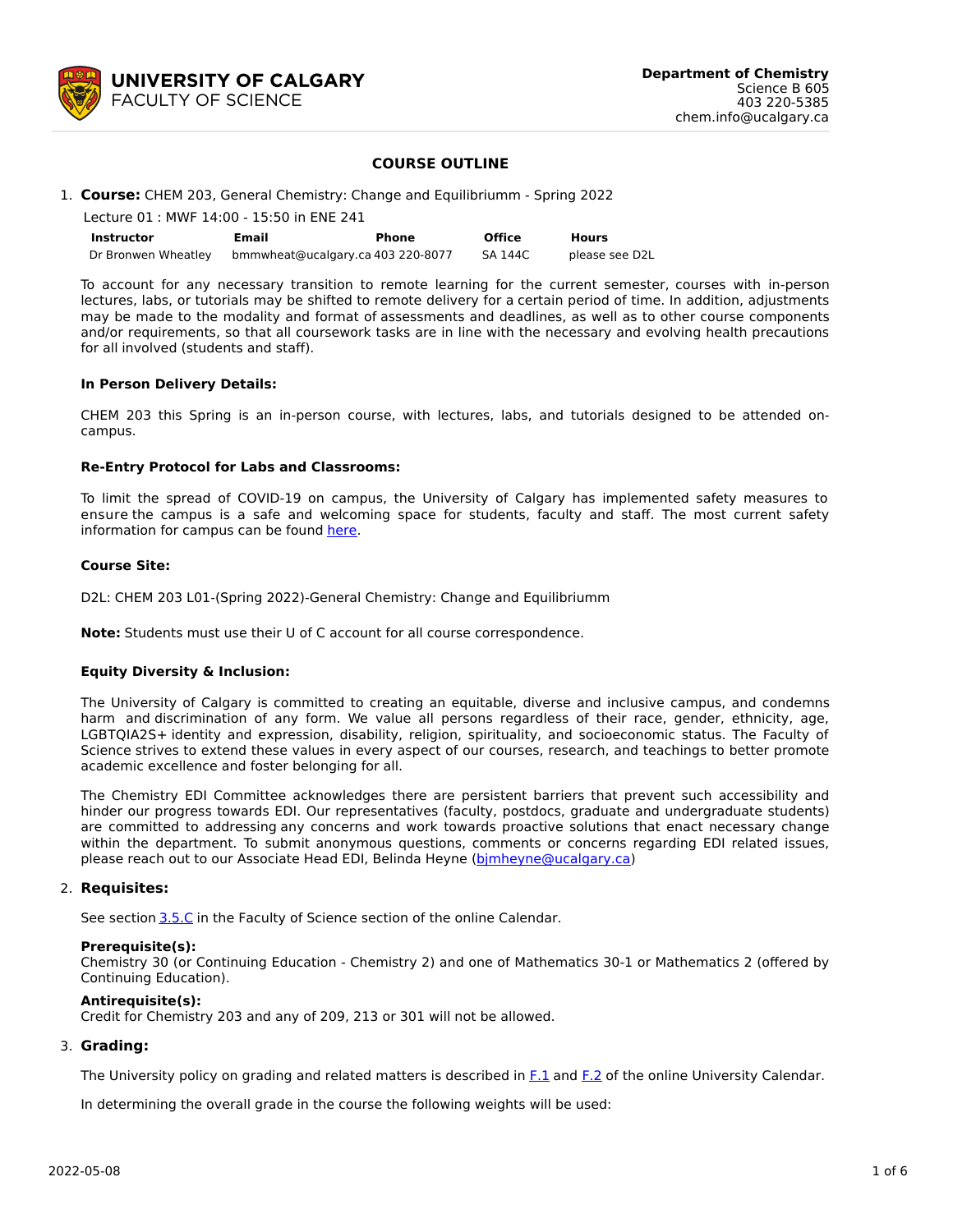| <b>Course Component</b>                                |     | Weight Due Date (duration for exams)                                           | <b>Modality</b><br>for exams | <b>Location for exams</b>                                                      |  |  |
|--------------------------------------------------------|-----|--------------------------------------------------------------------------------|------------------------------|--------------------------------------------------------------------------------|--|--|
| Laboratories $(x 5)^1$                                 | 25% | Ongoing                                                                        |                              |                                                                                |  |  |
| Top Hat <sup>2</sup>                                   | 5%  | Ongoing                                                                        |                              |                                                                                |  |  |
| Tutorials $(x 5)3$                                     | 10% | Ongoing                                                                        |                              |                                                                                |  |  |
| Wednesday In-Class<br>Ouiz $\#1$ (GROUP) <sup>4</sup>  | 6%  | May 11 2022                                                                    |                              |                                                                                |  |  |
| Wednesday In-Class<br>Quiz #2 (GROUP)                  | 6%  | May 18 2022                                                                    |                              |                                                                                |  |  |
| Wednesday In-Class<br>Quiz #3 (TWO-STAGE) <sup>5</sup> | 8%  | May 25 2022                                                                    |                              |                                                                                |  |  |
| Wednesday In-Class<br>Quiz #4 (GROUP)                  | 6%  | lun 01 2022                                                                    |                              |                                                                                |  |  |
| Wednesday In-Class<br>Quiz #5 (GROUP)                  | 6%  | lun 08 2022                                                                    |                              |                                                                                |  |  |
| Registrar Scheduled<br>Final Exam                      | 28% | Will be available when the final exam<br>schedule is released by the Registrar | in person                    | Will be available when the final exam<br>schedule is released by the Registrar |  |  |

 $<sup>1</sup>$  Laboratories take place weekly during your scheduled lab section time, starting in May 10 and 11. Your grade</sup> for each lab will be calculated based on both any short pre-lab activities that are held (D2L) and submission of an activity at the end of the lab period (on paper) or post-lab report (D2L). See D2L for complete details.

 $<sup>2</sup>$  Top Hat will be used for a variety of in-class and out-of-class questions throughout the term.</sup>

 $3$  Tutorials take place weekly in the your scheduled timeslot, starting the week of May 4 (excluding May 19 and 20). You will be graded on work completed during your tutorial session, so attendance is critical. See D2L for complete details.

4 Each in-class GROUP quiz will take approximately 1-hour of regular class time. Each will be completed in assigned student groups, and all members of the group who are present in-person will receive the same score.

<sup>5</sup> To ensure you receive individual feedback on your progress and help prepare you for the individually-written final exam, Quiz #3 will be a two-stage exam, composed of both a GROUP portion and an INDIVIDUAL portion. Your score will be determined from the combined weight of both parts of this quiz.

Each piece of work (reports, assignments, quizzes, midterm exam(s) or final examination) submitted by the student will be assigned a grade. The student's grade for each component listed above will be combined with the indicated weights to produce an overall percentage for the course, which will be used to determine the course letter grade.

The conversion between a percentage grade and letter grade is as follows.

|                           |        |        |              |             | в.     |                        |             | D-       |        |
|---------------------------|--------|--------|--------------|-------------|--------|------------------------|-------------|----------|--------|
| <b>Minimum % Required</b> | 95.0 % | 87.0 % | $.0\%$<br>82 | 77.0% 72.0% | 66.0 % | $\frac{1}{2}$ 62.0 % L | 58.0% 54.0% | $50.0\%$ | 45.0 % |

This course will have a Registrar Scheduled Final exam that will be delivered in-person and on campus. The Final Examination Schedule will be published by the Registrar's Office [approximately](https://www.ucalgary.ca/registrar/exams) one month after the start of the term. The final exam for this course will be designed to be completed within 2 hours.

In order to be awarded an overall letter grade of C- (pre-requisite pass) or better, students must:

- attend and submit a minimum of three of five lab reports/assignments,**and**
- achieve a minimum of 50% in the lab component of the course,**and**
- achieve a minimum of 50% on the average of the two timed examinations that include an individual component (i.e. Quiz 3 and the final exam).

The University of Calgary offers a [flexible](https://www.ucalgary.ca/pubs/calendar/current/f-1-3.html) grade option, Credit Granted (CG) to support student's breadth of learning and student wellness. Faculty units may have additional requirements or restrictions for the use of the CG grade at the faculty, degree or program level. To see the full list of Faculty of Science courses where CG is not eligible, please visit the following website: [https://science.ucalgary.ca/current-students/undergraduate/program](https://science.ucalgary.ca/current-students/undergraduate/program-advising/flexible-grading-option-cg-grade)advising/flexible-grading-option-cg-grade

# 4. **Missed Components Of Term Work:**

The university has suspended the requirement for students to provide evidence for absences. Please do not attend medical clinics for medical notes or Commissioners for Oaths for statutory declarations.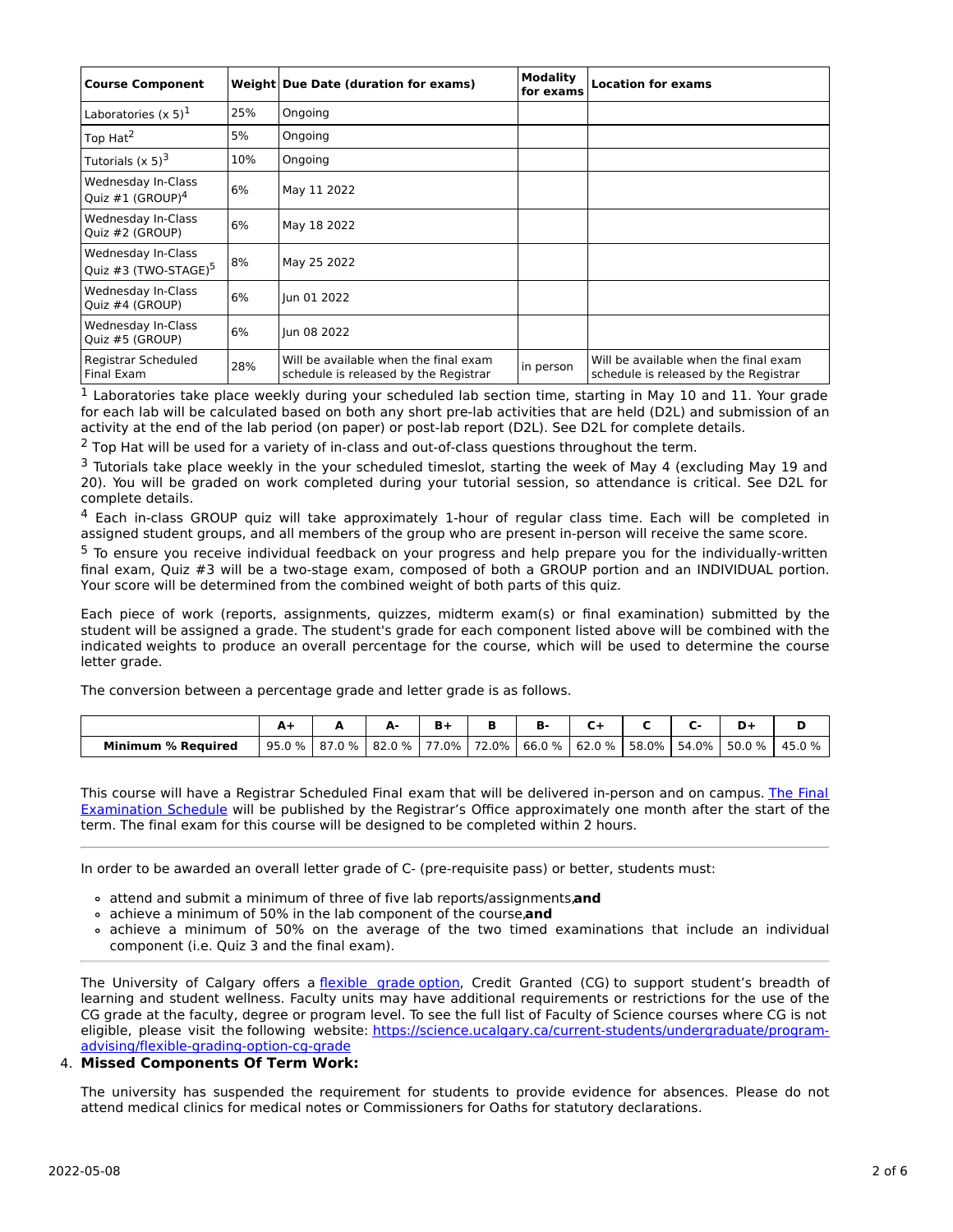In the event that a student legitimately fails to submit any online assessment on time (e.g. due to illness etc...), please contact the course coordinator, or the course instructor if this course does not have a coordinator to arrange for a re-adjustment of a submission date. Absences not reported within 48 hours will not be accommodated. If an excused absence is approved, one possible arrangement is that the percentage weight of the legitimately missed assignment could also be pro-rated among the components of the course. This option is at the discretion of the coordinator and may not be a viable option based on the design of this course.

All arrangements for missed work will be at the discretion of the course instructor. Attendance at your scheduled lab and tutorial sections is a critical part of the course.

- If you have a planned/scheduled absence due to extenuating personal circumstances (e.g. a caregiving responsibility or appointment), please contact your instructor as soon as possible in advance of the week you will miss your lab or tutorial to discuss your options.
- If you have an unexpected absence (e.g. family emergency, illness, COVID-test result), please contact your instructor within 48-hours of your missed tutorial or lab to discuss your options.

## 5. **Scheduled Out-of-Class Activities:**

There are no scheduled out of class activities for this course.

TopHat might be used to collect responses throughout the semester. This online tool is free for all students and are not dependent on prior access.

### 6. **Course Materials:**

The textbook that will be used this semester is found here:

<https://wpsites.ucalgary.ca/chem-textbook/table-of-contents-chem-203/>

Students should have safety glasses and a lab coat to wear in lab.

In order to successfully engage in their learning experiences at the University of Calgary, students taking online, remote and blended courses are required to have reliable access to the following technology:

- A computer with a supported operating system, as well as the latest security, and malware updates;
- A current and updated web browser;
- Webcam/Camera (built-in or external);
- Microphone and speaker (built-in or external), or headset with microphone;
- Current antivirus and/or firewall software enabled;
- Stable internet connection.

For more information please refer to the UofC [ELearning](https://elearn.ucalgary.ca/technology-requirements-for-students) online website.

## 7. **Examination Policy:**

#### **Wednesday In-Class Quizzes:**

- These five quizzes are all 'open-book' and allow the use of all course resources (e.g. D2L, course textbook, lecture notes, etc.).
- $\circ$  Each of the group quizzes (#1, 2, 4, and 5)and the group portion of the two-stage quiz (#3) will be completed in assigned groups. You are expected to discuss and come to consensus on your answers as a whole group; communication with anyone outside your assigned group is not permitted.
- The individual portion of the two-stage quiz (#3) must be completed individually.

#### **Final exam:**

- The final exam is to be completed individually.
- The final exam is 'closed book' no resources will be allowed other than your non-programmable calculator and a model kit. Note that model kits are allowed but are not expected to provide insight for answering the exam questions.
- The final exam will require the use of a non-programmable calculator; we recommend using the same calculator during other course activities (group quizzes, tutorials, labs) so that you are comfortable with your calculator prior to the final exam.
- Additional information will be posted on D2L prior to the exam to give you details about the data and formulas that will be provided to you as part of your exam.

Students should also read the Calendar, [Section](http://www.ucalgary.ca/pubs/calendar/current/g.html) G, on Examinations.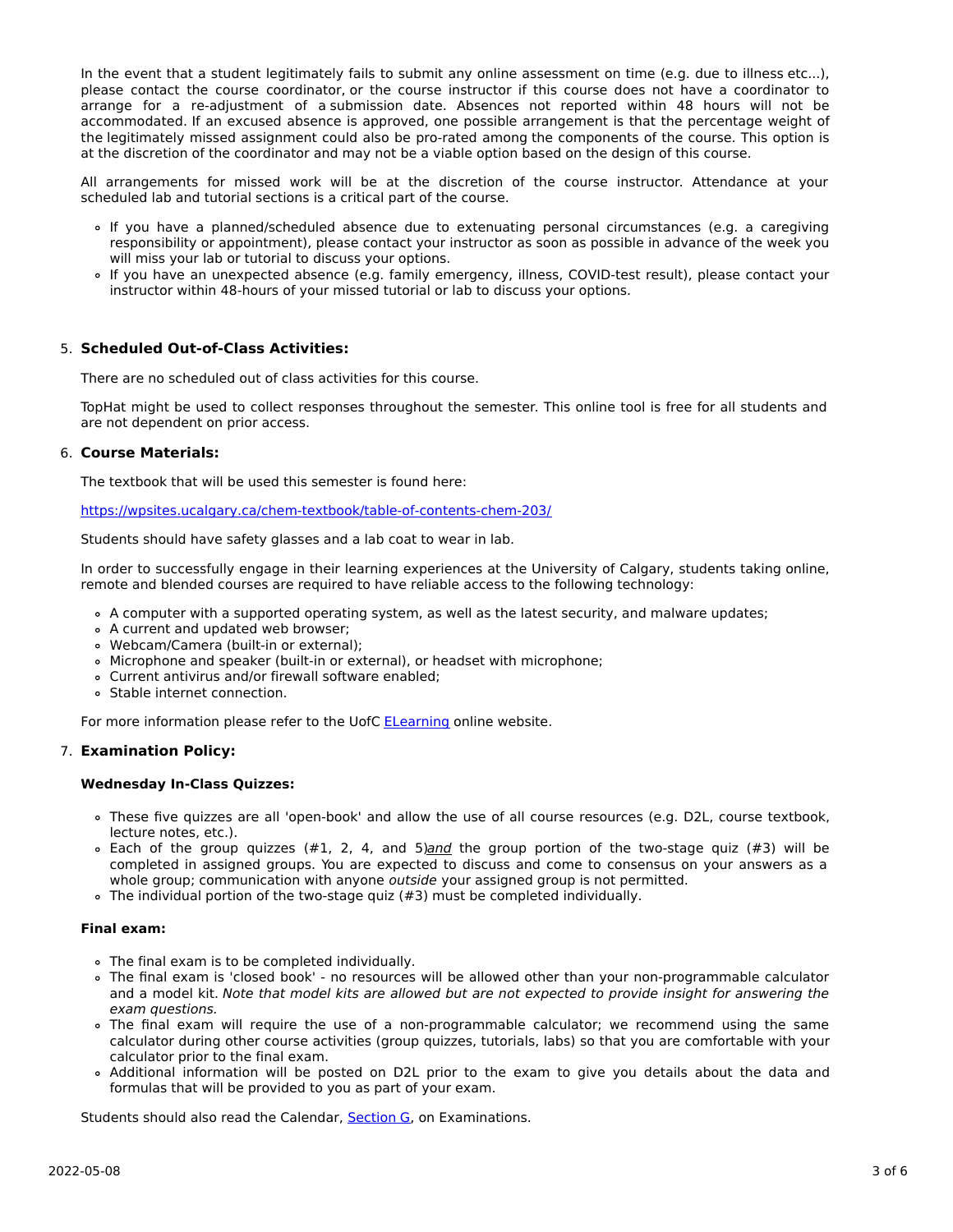## 8. **Approved Mandatory And Optional Course Supplemental Fees:**

**Laboratory Breakage Fees and Locker Check-out:** The Department of Chemistry has a laboratory glassware breakage fee. At the start of the course, each student is assigned a locker and checks-in to establish that they have a complete set of usable glassware. By signing for check-in, a student agrees that they are now responsible for the glassware until check out. Any equipment that is missing, unusable or has been replaced during the semester will be charged to the student. All students, even those who withdraw early from the course must check out of the laboratory before the last day of lectures (June 16, 2022). Any student who fails to check out before the last day of lectures for the term will be assessed a charge of \$30.00. If this fee is not paid by the posted deadline, university services (registration, transcripts, etc.) may be withheld.

### 9. **Writing Across The Curriculum Statement:**

For all components of the course, in any written work, the quality of the student's writing (language, spelling, grammar, presentation etc.) can be a factor in the evaluation of the work. See also Section [E.2](http://www.ucalgary.ca/pubs/calendar/current/e-2.html) of the University Calendar.

## 10. **Human Studies Statement:**

Students will not participate as subjects or researchers in human studies.

See also **[Section](http://www.ucalgary.ca/pubs/calendar/current/e-5.html) E.5** of the University Calendar.

### 11. **Reappraisal Of Grades:**

A student wishing a reappraisal, should first attempt to review the graded work with the Course coordinator/instructor or department offering the course. Students with sufficient academic grounds may request a reappraisal. Non-academic grounds are not relevant for grade reappraisals. Students should be aware that the grade being reappraised may be raised, lowered or remain the same. See [Section](http://www.ucalgary.ca/pubs/calendar/current/i-3.html) I.3 of the University Calendar.

- a. **Term Work:** The student should present their rationale as effectively and as fully as possible to the Course coordinator/instructor within **ten business days** of either being notified about the mark, or of the item's return to the class. If the student is not satisfied with the outcome, the student shall submit the Reappraisal of Graded Term work [form](https://science.ucalgary.ca/sites/default/files/teams/1/Reappraisal_Termwork_2021.pdf) to the department in which the course is offered within 2 business days of receiving the decision from the instructor. The Department will arrange for a reappraisal of the work within the next ten business days. The reappraisal will only be considered if the student provides a detailed rationale that outlines where and for what reason an error is suspected. See sections [I.1](http://www.ucalgary.ca/pubs/calendar/current/i-1.html) and [I.2](http://www.ucalgary.ca/pubs/calendar/current/i-2.html) of the University Calendar
- b. **Final Exam:**The student shall submit the request to Enrolment Services. See [Section](http://www.ucalgary.ca/pubs/calendar/current/i-3.html) I.3 of the University Calendar.

## 12. **Other Important Information For Students:**

- a. **Mental Health** The University of Calgary recognizes the pivotal role that student mental health plays in physical health, social connectedness and academic success, and aspires to create a caring and supportive campus community where individuals can freely talk about mental health and receive supports when needed. We encourage you to explore the mental health resources available throughout the university community, such as counselling, self-help resources, peer support or skills-building available through the SU Wellness Centre (Room 370, MacEwan Student Centre, Mental Health [Services](https://www.ucalgary.ca/wellnesscentre/services/mental-health-services) Website) and the Campus Mental Health Strategy website [\(Mental](http://www.ucalgary.ca/mentalhealth) Health).
- b. **SU Wellness Services:** For more information, see their [website](http://www.ucalgary.ca/wellnesscentre) or call [403-210-9355](tel:4032109355).
- c. **Sexual Violence:** The Sexual Violence Support Advocate, Carla Bertsch, can provide confidential support and information regarding sexual violence to all members of the university community. Carla can be reached by email (sysa@ucalgary.ca) or phone at [403-220-2208](tel:4032202208). The complete University of Calgary policy on sexual violence can be viewed [here.](https://www.ucalgary.ca/legal-services/sites/default/files/teams/1/Policies-Sexual-and-Gender-Based-Violence-Policy.pdf)
- d. **Misconduct:** Academic integrity is the foundation of the development and acquisition of knowledge and is based on values of honesty, trust, responsibility, and respect. We expect members of our community to act with integrity. Research integrity, ethics, and principles of conduct are key to academic integrity. Members of our campus community are required to abide by our institutional Code of [Conduct](https://www.ucalgary.ca/legal-services/sites/default/files/teams/1/Policies-Code-of-Conduct.pdf) and promote academic integrity in upholding the University of Calgary's reputation of excellence. Some examples of academic misconduct include but are not limited to: posting course material to online platforms or file sharing without the course instructor's consent; submitting or presenting work as if it were the student's own work; submitting or presenting work in one course which has also been submitted in another course without the instructor's permission; borrowing experimental values from others without the instructor's approval; falsification/fabrication of experimental values in a report. Please read the following to inform yourself more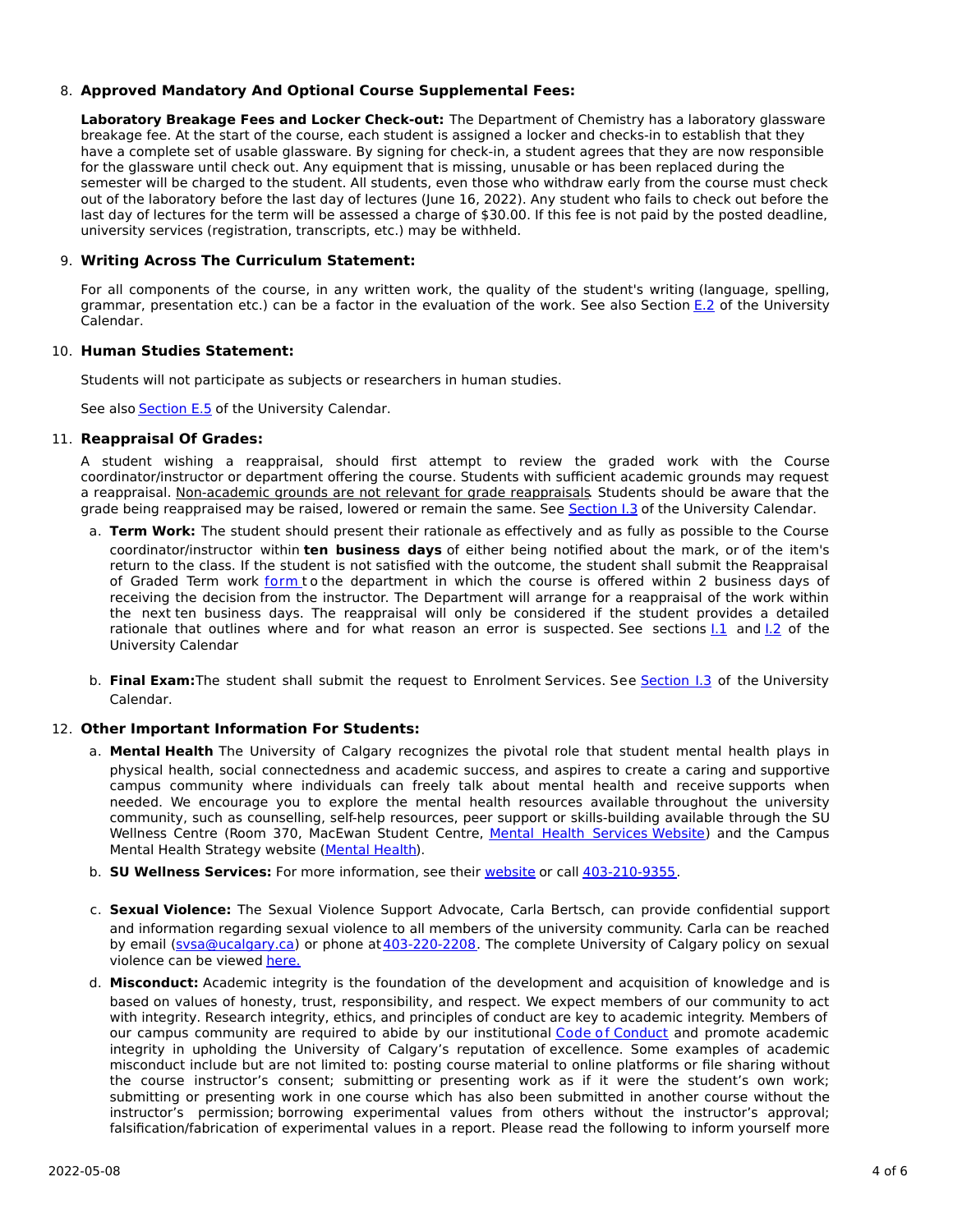on academic integrity:

Student [Handbook](https://www.ucalgary.ca/live-uc-ucalgary-site/sites/default/files/teams/9/AI-Student-handbook-1.pdf) on Academic Integrity Student Academic Misconduct [Policy](https://www.ucalgary.ca/legal-services/sites/default/files/teams/1/Policies-Student-Academic-Misconduct-Policy.pdf) and [Procedure](https://www.ucalgary.ca/legal-services/sites/default/files/teams/1/Policies-Student-Academic-Misconduct-Procedure.pdf) Faculty of Science Academic [Misconduct](https://science.ucalgary.ca/current-students/undergraduate/program-advising) Process [Research](https://www.ucalgary.ca/legal-services/sites/default/files/teams/1/Policies-Research-Integrity-Policy.pdf) Integrity Policy

Additional information is available on the Student Success Centre [Academic](https://ucalgary.ca/student-services/student-success/learning/academic-integrity) Integrity page

### e. **Academic Accommodation Policy:**

It is the student's responsibility to request academic accommodations according to the University policies and procedures listed below. The student accommodation policy can be found at: <https://www.ucalgary.ca/legal-services/sites/default/files/teams/1/Policies-Student-Accommodation-Policy.pdf>

Students needing an accommodation because of a disability or medical condition should communicate this need to Student Accessibility Services in accordance with the Procedure for Accommodations for Students with Disabilities: [https://www.ucalgary.ca/legal-services/sites/default/files/teams/1/Policies-Accommodation](https://www.ucalgary.ca/legal-services/sites/default/files/teams/1/Policies-Accommodation-for-Students-with-Disabilities-Procedure.pdf)for-Students-with-Disabilities-Procedure.pdf.

Students needing an accommodation in relation to their coursework or to fulfil requirements for a graduate degree, based on a Protected Ground other than Disability, should communicate this need, by filling out the Request for Academic [Accommodation](https://science.ucalgary.ca/sites/default/files/teams/1/request-accommodation-academic-courses.pdf) Form and sending it to Dr. Yuen-Ying Carpenter by email [yyscarpe@ucalgary.ca](mailto:yyscarpe@ucalgary.ca) preferably 10 business days before the due date of an assessment or scheduled absence.

- f. **Freedom of Information and Privacy:** This course is conducted in accordance with the Freedom of Information and Protection of Privacy Act (FOIPP). Students should identify themselves on all written work by placing their name on the front page and their ID number on each subsequent page. For more information, see Legal [Services](https://www.ucalgary.ca/legal-services/access-information-privacy) website.
- g. **Student Union Information:** SU [contact,](http://www.su.ucalgary.ca/contact) Email SU Science Rep: [sciencerep1@su.ucalgary.ca,](https://www.ucalgary.ca/student-services/ombuds) Student Ombudsman
- h. **Surveys:** At the University of Calgary, feedback through the Universal Student Ratings of Instruction [\(USRI](http://www.ucalgary.ca/usri)) survey and the Faculty of Science Teaching Feedback form provides valuable information to help with evaluating instruction, enhancing learning and teaching, and selecting courses. Your responses make a difference - please participate in these surveys.
- i. **Copyright of Course Materials:** All course materials (including those posted on the course D2L site, a course website, or used in any teaching activity such as (but not limited to) examinations, quizzes, assignments, laboratory manuals, lecture slides or lecture materials and other course notes) are protected by law. These materials are for the sole use of students registered in this course and must not be redistributed. Sharing these materials with anyone else would be a breach of the terms and conditions governing student access to D2L, as well as a violation of the copyright in these materials, and may be pursued as a case of student academic or [non-academic](https://www.ucalgary.ca/conduct/policy/non-academic-misconduct-policy) misconduct, in addition to any other remedies available at law.

13. **Laboratory exemptions.** Students repeating the course within the last two years can be exempted from the Laboratory Component of the course if a grade of 75% or higher was obtained on the lab portion. Students choosing to exempt from the lab should be aware that,

- online labs offered in some previous semesters may be significantly different from current labs in this course;
- the material covered in the Spring 2022 labs will be integrated into other course assessments; and,
- the lab grade achieved on the previous attempt will be carried forward.

Prior to applying for an exemption, students are encouraged to connect with their course instructor or coordinator to better understand the risks and benefits in their specific online course, as well as what access they will (or will not) have to lab materials or feedback as an exempt student.

Students applying for a lab exemption should contact the Undergraduate Science Center [\(science.advising@ucalgary.ca](mailto:science.advising@ucalgary.ca)) **no later than Monday May 9th** to apply.

1 4 . **Laboratory Safety Course.** All undergraduate students taking chemistry laboratories are required to complete an introductory course (approx. 50 minutes) on laboratory safety. This course is presented in an online format and information on how to access it can be found on the course D2L site. The Safety Course must be completed before the first laboratory experiment. It is not required for the check-in activity. Students who do